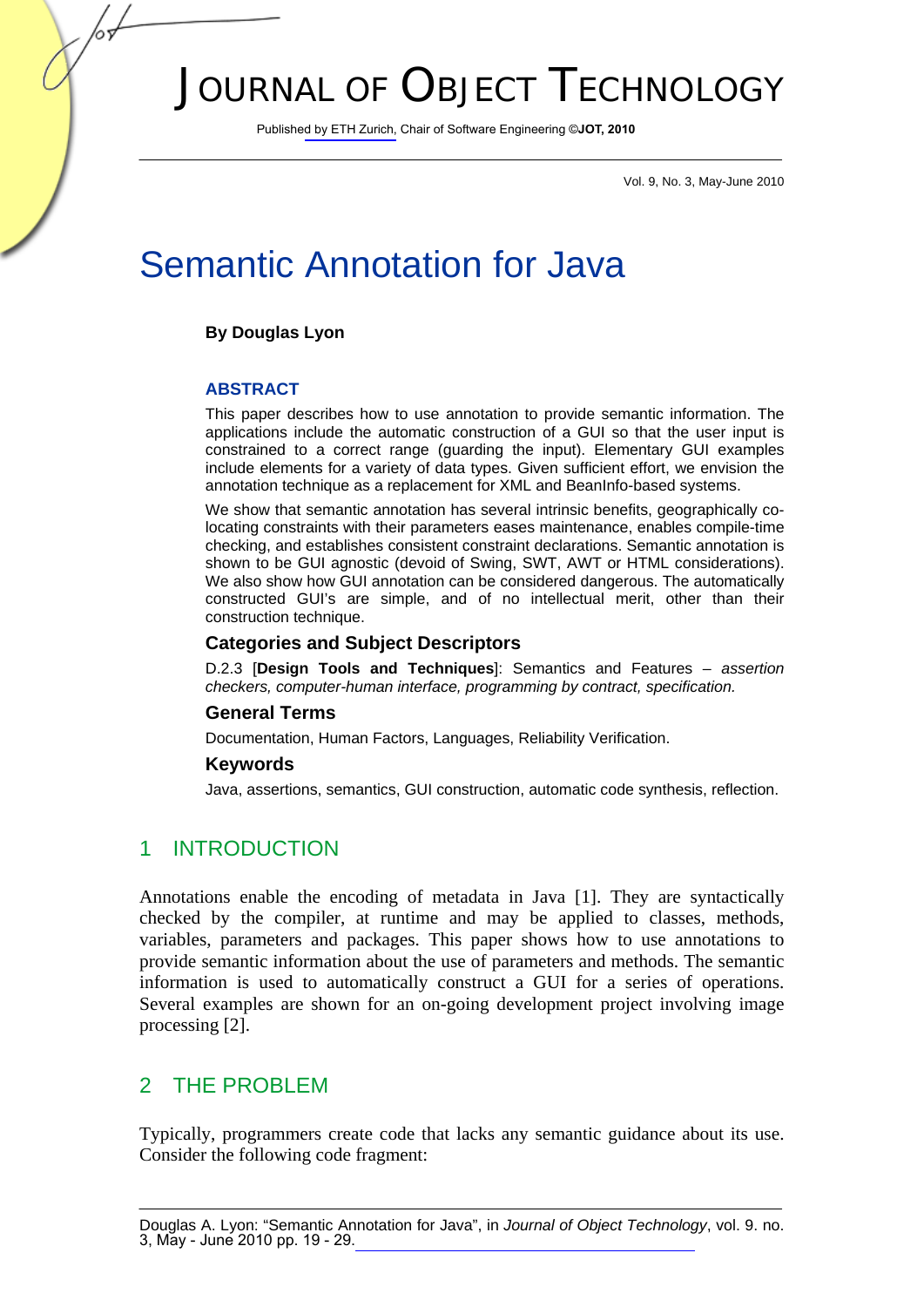public static double f(double x)…

What is the range on *x* or the range on the return? Without any guidance about how to properly use the function there is no way to tell. A good programmer might document the function, perhaps giving explicit instruction on use, however, these instructions are not machine-readable and are typically given in an ad-hoc manner. The GUI programmer incorporates important business logic about the semantics into the GUI, by guarding the user input. For example, if the input must be a number that lies between zero and one, a slider may be used that is constrained to that range. This brings to mind several problems:

- 1. The GUI now contains business logic.
- 2. The documentation has no compile-time check.
- 3. Maintenance of the function is complex.
- 4. GUI construction is tedious and error-prone.
- 5. There is no semantic guidance.

## 3 SEMANTIC ANNOTATION IN ACTION

This section provides several examples of semantic annotation used to describe the use of inputs and the display of outputs. The primary focus is on creating a useful set of annotations for an image processing application, currently under development. However, the examples can be applied in almost any area.

#### **Boolean Data**

/оъ

A Boolean variable can take on the values of *false* and *true*. A Boolean variable also has a default value and a display name. We define an annotation interface for Boolean variables using:

```
@Retention(RetentionPolicy.RUNTIME) 
public @interface BooleanRange { 
     public boolean getValue(); 
     public String getName(); 
}
```
The retention policy indicates that the annotation will be retained in the byte codes output by the Java compiler. The *getValue* method returns the default value for the Boolean variable, and the *getName* returns the display name. An example of code that makes use of the *BooleanRange* annotation follows:

```
@BooleanRange( 
               getValue = true, 
               getName = "isVisible" 
    \lambda public void setVisible(boolean visible) { 
          this.visible = visible; 
     }
```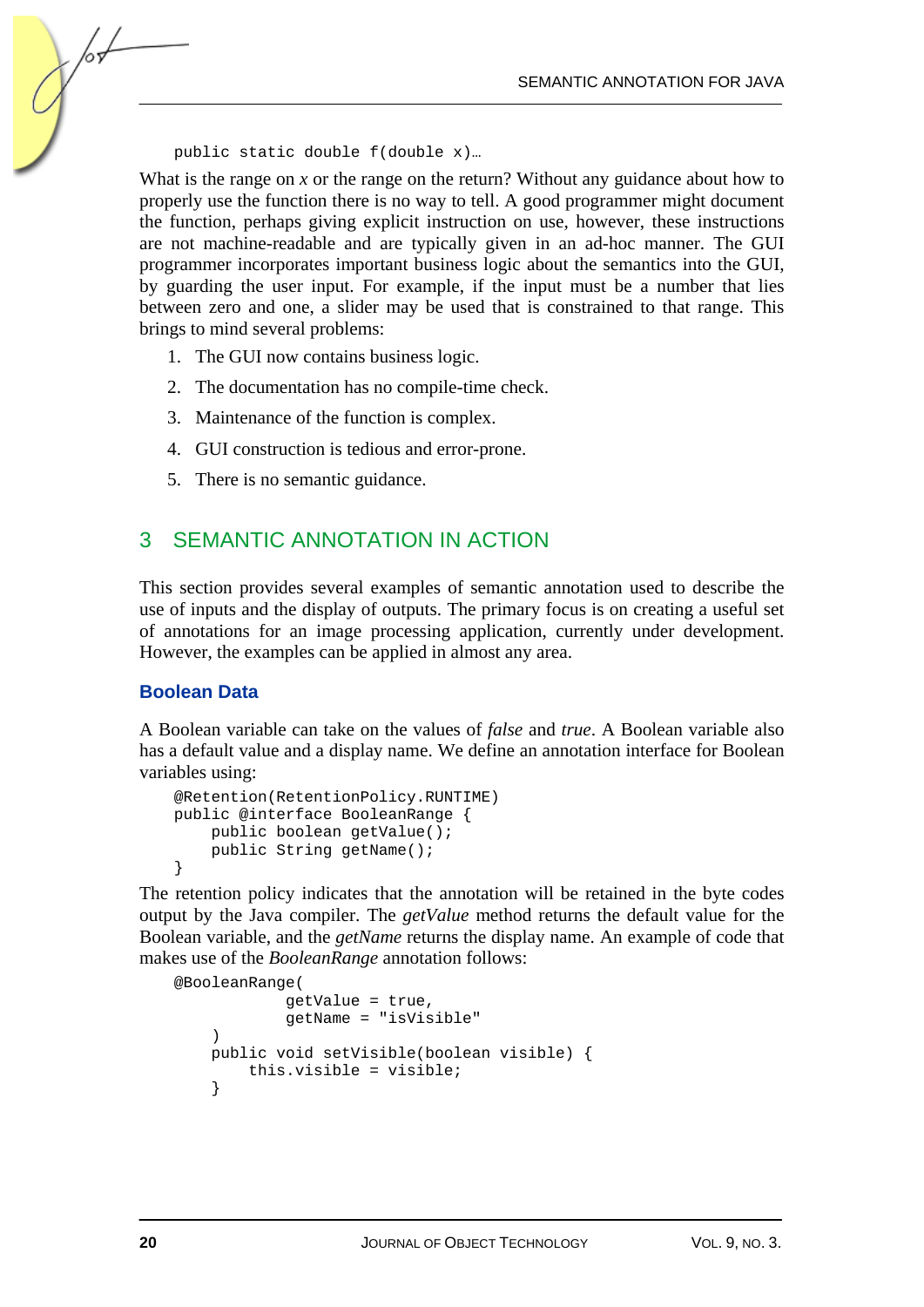

Figure 1. The Checkbox

The check box of Figure 1 was generated automatically in response to the Boolean range annotation.

## **Numeric Data**

A variable typically has a range that can be represented as a minimum, a maximum, a default value and an increment. For example:

```
public @interface FloatRange { 
     public abstract float getValue(); 
     public abstract float getMin(); 
     public abstract float getMax(); 
     public abstract float getIncrement(); 
     public abstract String getName(); 
}
```
There are two kinds of numeric primitive data types in Java, fixed-point and floatingpoint. There are two kinds of floating-point data types in Java, *double* and *float*. There are four kinds of fixed-point data types, *byte, short, int* and *long*. Thus, there are six numeric primitive data types in Java, and six numeric range annotations.





Figure 2 shows the automatically constructed GUI from the annotation given by

```
@FloatRange( 
                qetValue = 10,
                aetMin = 1.
                qetMax = 100.
                qetName = "x",
                 getIncrement = 0.01f 
\left( \begin{array}{c} \end{array} \right) public void setX(float x) { 
          this.x = x;
      }
```
## 4 GUI ANNOTATION

Sometimes the intention for the use of a variable is to enable it to be controlled at a variety of precisions. In such a case, the slider may be a good course-grained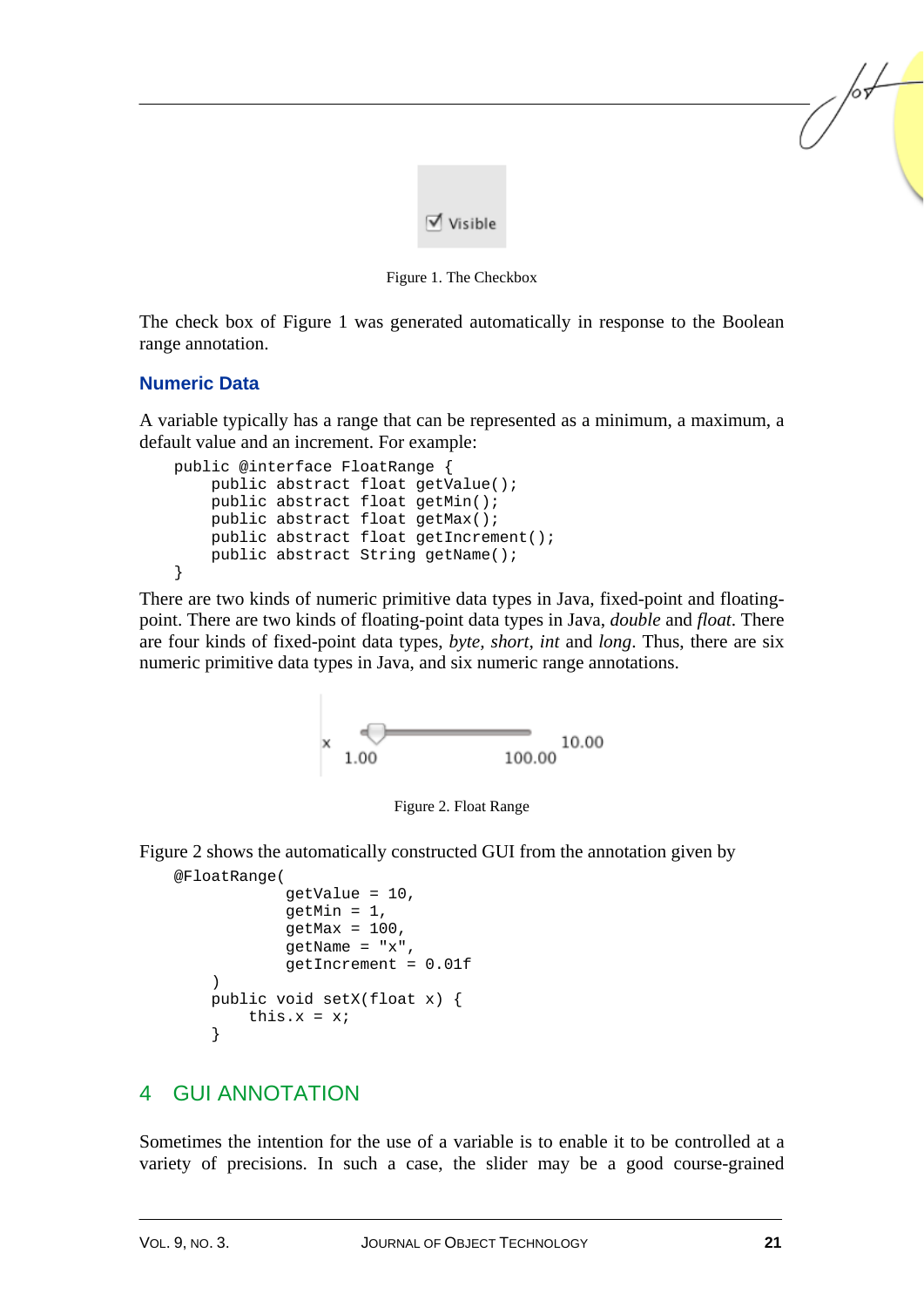controller, but a spinner is better at fine control. In such a case, the semantic annotation is supplemented with GUI annotation. Consider:

```
@DoubleRange( 
              getValue = 0, 
             getMin = -Math.E, getMax = Math.E, 
             getName = "E", getIncrement = 0.01 
 ) 
     @SpinnerProperties( 
              isVisible = true, 
              isCompact = false, 
              isIncrementHidden = false 
     ) 
     public void setE(double e) { 
         this.e = e; 
     }
```
The *SpinnerProperties* GUI annotation provides guidance on how to build a spinner. The specification for the *SpinnerProperties* annotation follows:

```
public @interface SpinnerProperties { 
     public boolean isVisible(); 
     public boolean isCompact(); 
    public boolean isIncrementHidden();
} 
                 E: -002.718 to 002.718-
                                          0.18001000
                                          0.00001000
```
Figure 3. Hybrid Spinner Slider

Figure 3. shows a hybrid spinner slider constructed from the *DoubleRange* and *SpinnerProperties* annotation. The top-most spinner shows the value and the bottommost spinner shows the increment. Using the up and down arrows, the spinner is incremented or decremented. These are linked to the up and down arrow keys. The *home* and *end* keys set the value to the minimum and maximum.

## 5 COMPONENT COLOR

Annotation is unable to represent general reference data types. For example, the *Color* class is typically used to define color. However, the limits of annotation prevent the use of *color* reference data types, as a result, we use a string representation of color. This enables the use of color names, as well as hexadecimal presentations:

```
public @interface Colors { 
     String getForeground(); 
     String getBackground(); 
}
```
The color is specified using a 24 bit hexadecimal string, in RGB order: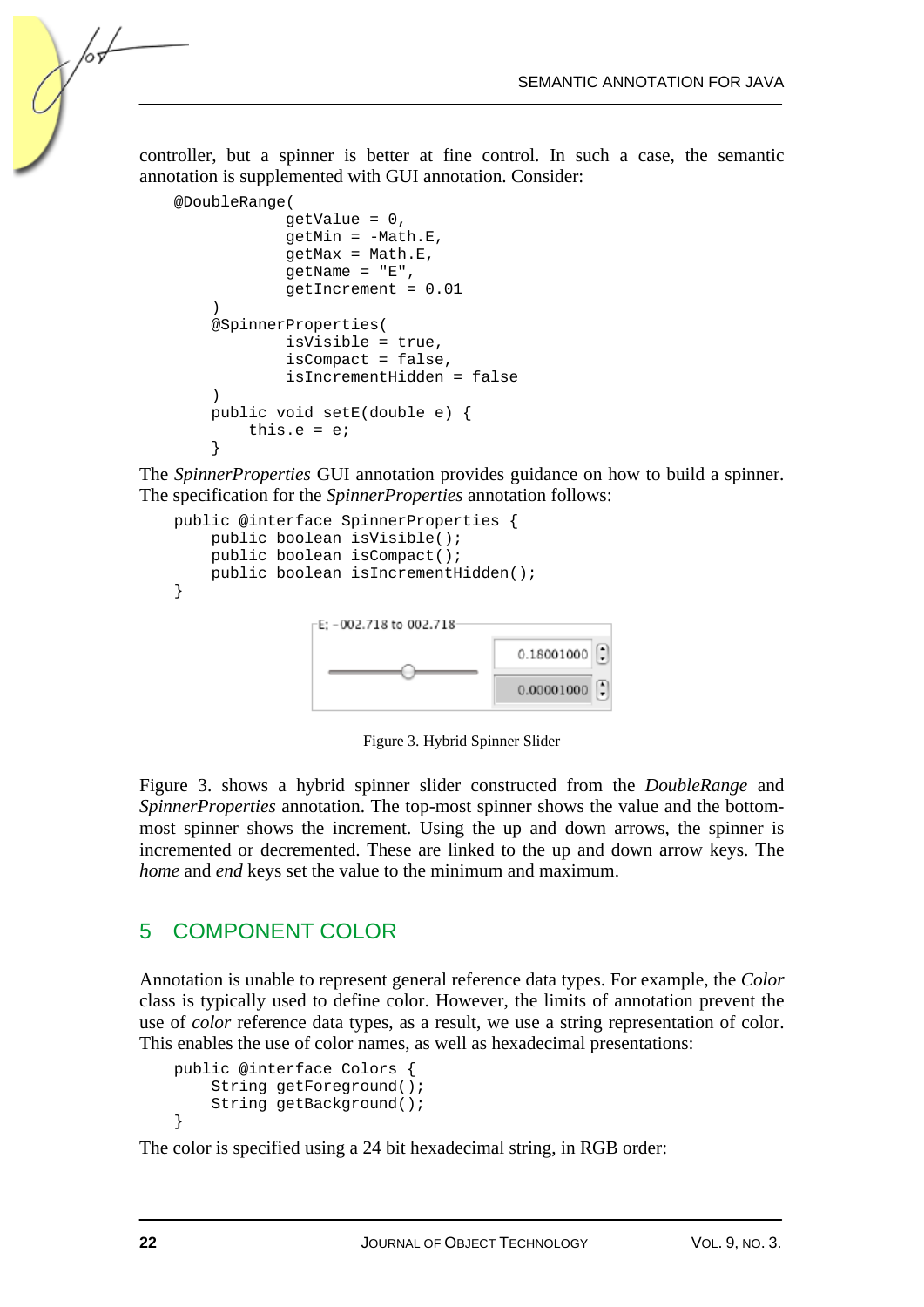```
@DoubleRange( 
                getValue = 0, 
                qetMin = -1.414,
                getMax = 1.414,
                 getName = "Math.Sqrt", 
                 getIncrement = 0.1 
      ) 
       @Colors( 
                 getForeground = "0xFF0000", 
                 getBackground = "0xFF0000" 
\left( \begin{array}{c} \end{array} \right) @SpinnerProperties( 
                 isVisible = true, 
                 isCompact = false, 
                 isIncrementHidden = false 
\left( \begin{array}{c} \end{array} \right) public void setZ(double z) { 
          this.z = zi } 
                  Math.Sart: -001.414 to 001.414
                                                   0.00000000
                                                   0.10000000
```
Figure 4. Color

Figure 4 shows a red hybrid slider spinner, automatically constructed with the annotation. Given the lack of reference data types, the use of GUI annotation appears impoverished as a means of representing GUIs.

## 6 SEMANTICS FOR REFERENCE DATA TYPES

There are several basic reference data types that have been implemented with our semantic annotation system. The effort has been directed toward those most useful for our image processing application (Strings, Images, Rectangles and arrays of primitive data types). While not a complete list of data types (by any means), we have been able to achieve a proof-of-concept prototype that demonstrates the generality of the semantic annotation.

### **Range Array**

The range array consists of a range of numbers, each of which is to be manipulated by the user using a consistent range but a different label. For example:

```
@SpinnerProperties( 
              isVisible = true, 
              isCompact = false, 
              isIncrementHidden = true
```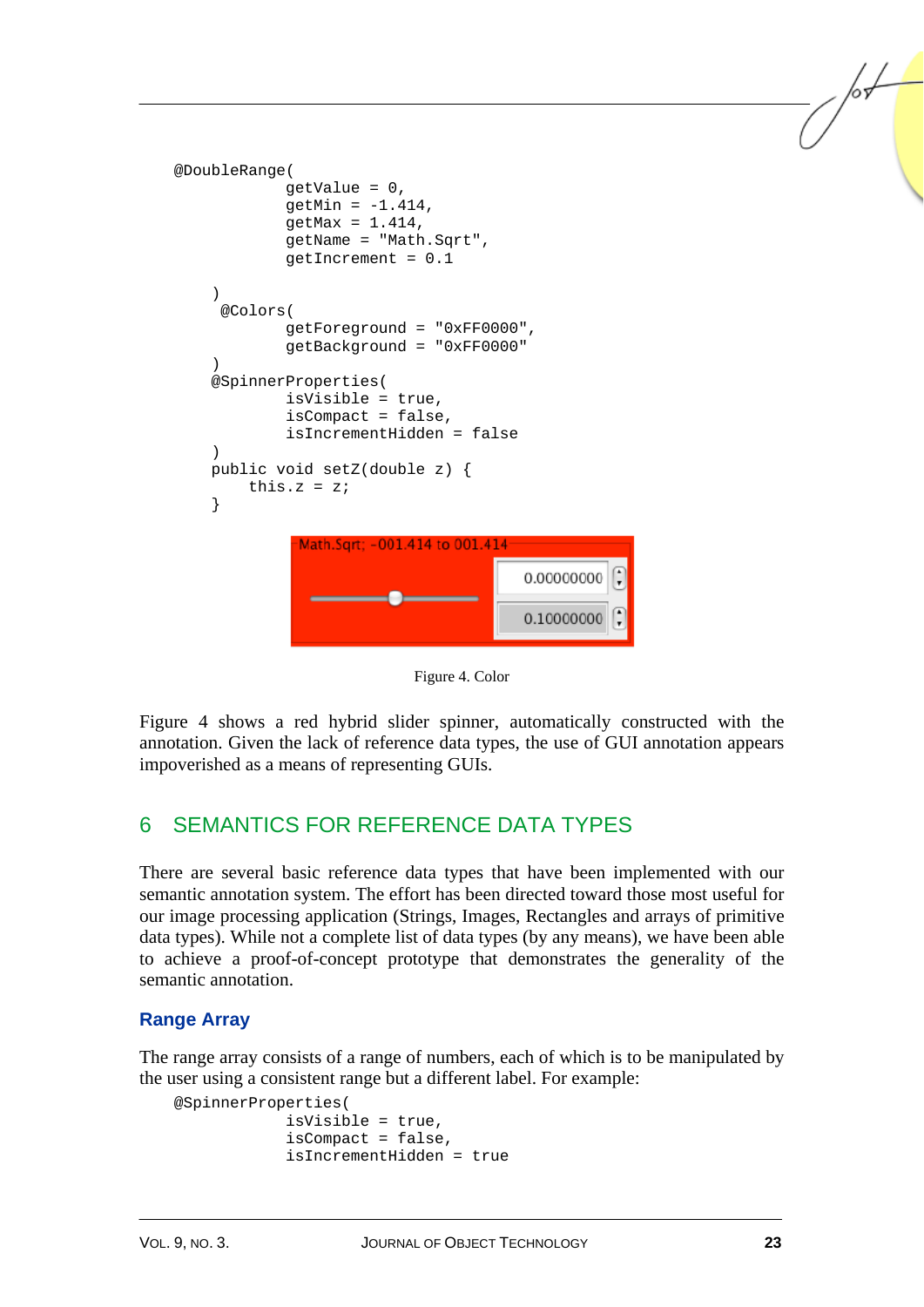```
 ) 
      @Colors( 
            getForeground = "0x00FF00", 
            getBackground = "0x8a2be2" 
 ) 
    @RangeArray( 
           getMin = 0, getMax = 1, 
            getValue = 0, 
            getNames = { 
 "redMin", "redMax", 
 "blueMin", "blueMax", 
 "greenMin", "greenMax" 
 }, 
            getIncrement = 0.01 
\left( \begin{array}{c} \end{array} \right) public void setCornerPoints(double[] cornerPoints) { 
        this.cornerPoints = cornerPoints; 
    }
```

| Floats<br>CornerPoints       |                                      |
|------------------------------|--------------------------------------|
| redMin: 000,000 to 001,000   |                                      |
|                              | 0.00000000                           |
|                              | 0.01000000                           |
| redMax: 000.000 to 001.000   |                                      |
|                              | 0.00000000                           |
|                              | 0.01000000                           |
| blueMin: 000,000 to 001,000  |                                      |
|                              | 0.00000000                           |
|                              | 0.01000000                           |
| blueMax: 000.000 to 001.000  |                                      |
|                              | 0.00000000                           |
|                              | 0.01000000                           |
| greenMin: 000.000 to 001.000 |                                      |
|                              | $\left  \cdot \right $<br>0.00000000 |
|                              | 0.01000000                           |
| greenMax; 000.000 to 001.000 |                                      |
|                              | 0.00000000                           |
|                              | 0.01000000                           |

Figure 5. Arrays of Numbers

Figure 5 shows an array of numbers. Arrays of numbers are grouped with other arrays of numbers in a tabbed pane, for the purpose of organizing the layout.

#### **String properties**

There is no annotation needed for string property setters:

Љ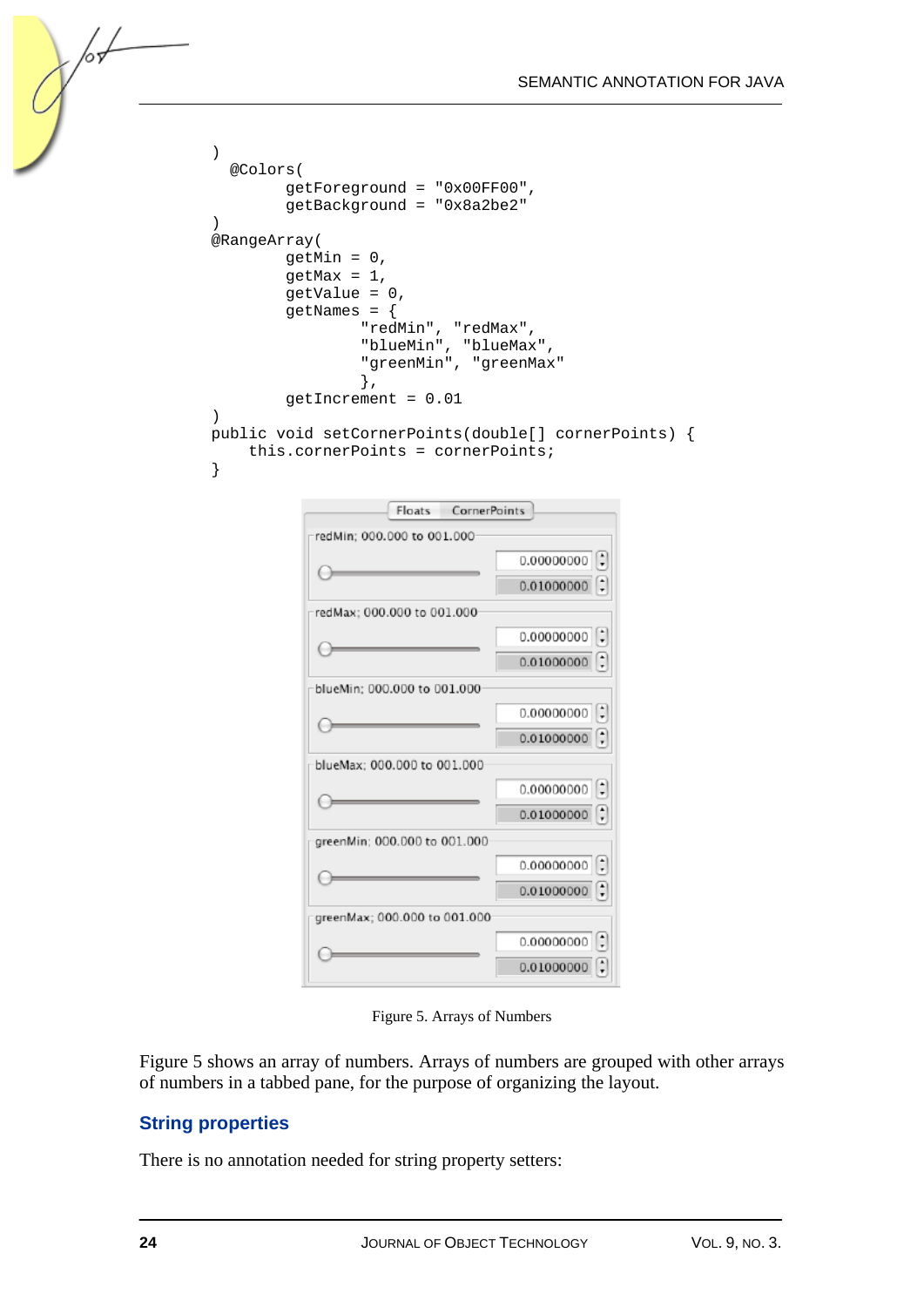```
public void setName(String name){ 
    this.name = name;
 } 
public void setCustomerShoeSize(String customerShoeSize) { 
    this.customerShoeSize = customerShoeSize; 
     } 
          classUtils.annotation.TestAnnotation
                     name
                           lioe
           customerShoeSize
                            9.5
```
Figure 6. String Properties

Figure 6 shows the strings for the name and the customer shoe size. In this particular case, if the shoe size is a number, then the string should be checked (or a numeric data type should be used). However, shoe sizes can have both letters and numbers (10W, for size 10, wide).

## 7 IMAGE PROCESSING APPLICATIONS

Figure 7 shows a texture control panel, automatically created, using semantic annotation. The panel was automatically constructed using a tabbed pane, in order to organize the parameters.





Figure 8 shows the texture output by the control panel.



Figure 8. A Texture

Figure 9 shows the output of an iterative affine transform as described in [2].

/sL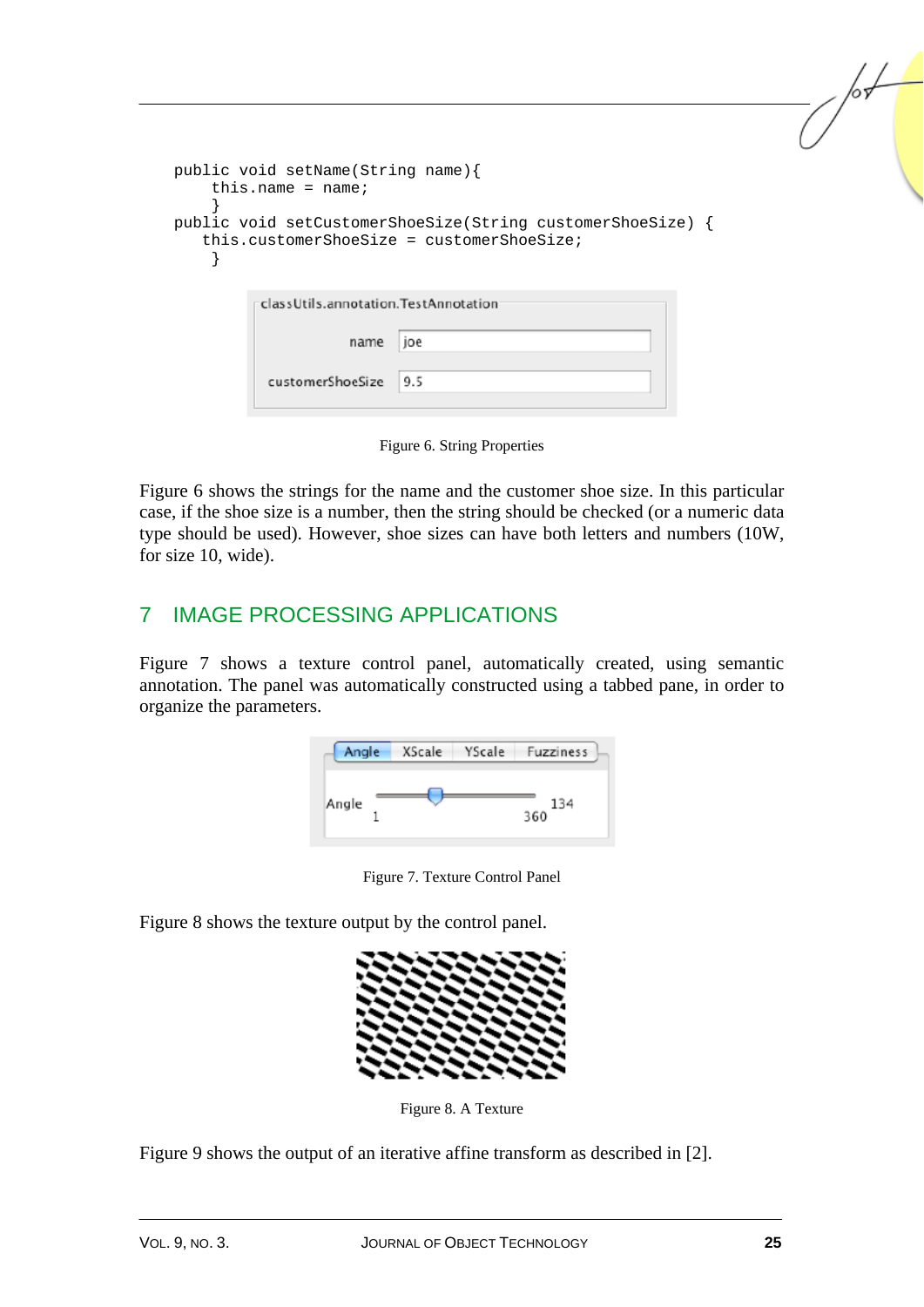

Figure 9. Affine Transform

The processing time can cause latency in the controls. As a result, the control panel has an option for continuous update, during slider manipulation.

| CentreY<br>Rotation<br>Distance<br>rotation<br>0.04<br>1.00<br>0.00 | j2d.warp.FeedbackProcess<br>OK | Cancel | continuous update |
|---------------------------------------------------------------------|--------------------------------|--------|-------------------|
|                                                                     |                                |        |                   |
|                                                                     |                                |        |                   |

Figure 10. Affine Control Panel

This enables setting of before they take effect. To simplify the design of the image processing framework, I require that all operators implement the *ImageProcessorInterface*:

```
public interface ImageProcessorInterface extends Serializable { 
     /** 
      * a basic garbage in, garbage out processor. 
      * @param image input image 
      * @return output image 
      */ 
     public Image process(Image image); 
}
```
My rule on interface creation is that interfaces should be as simple as possible (if not, simpler!). There are over 235 uses of the *ImageProcessorInterface* and this is an excellent example of a decision that can shape a program for years to come. We shape our tools and thereafter, our tools shape us! The polymorphic nature of the interface enables automatic invocation of operations, and semantic annotation enables automatic construction of their GUIs. Thus freeing the image processing programmer to worry only about how to implement the interface and supply proper semantic annotations.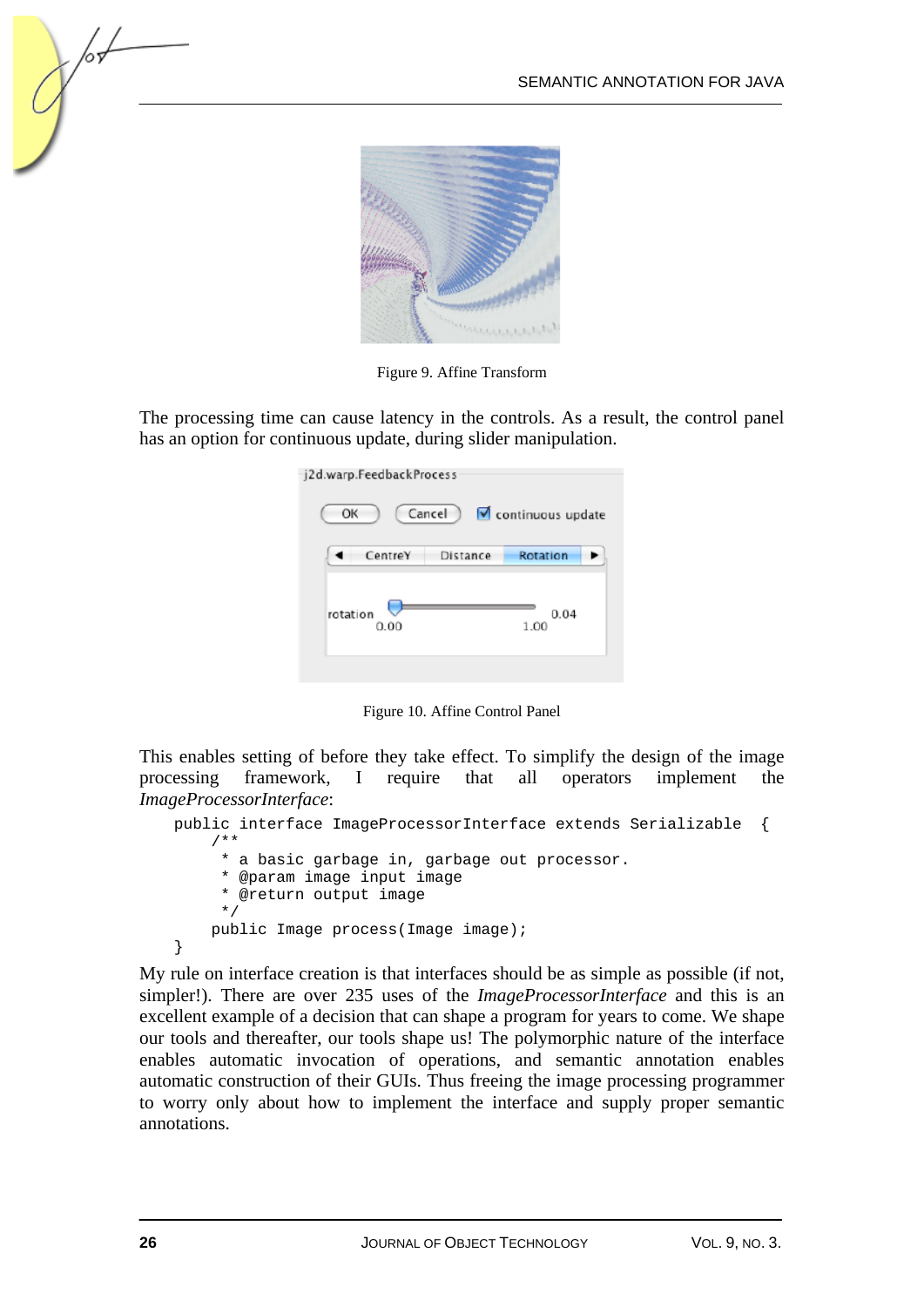## 8 ALTERNATIVES TO SEMANTIC ANNOTATION

There are several other techniques available that enable the automatic construction of GUI elements. For example, xml can be used to enable plug-in frameworks that are popular with image processing programs. The following xml comes from a blur transition filter [private communication with Jerry Huxtable].

```
<filters> 
     <filter class='com.jhlabs.image.BlurTransition' 
group='Stylize'> 
         <param property='transition' name='Transition' 
type='percentage'/> 
         <param property='HRadius' name='H Radius' type='int' 
min='0' max='300'/> 
         <param property='VRadius' name='V Radius' type='int' 
min='0' max='300'/> 
         <param property='destination' name='Destination' 
type='image'/> 
     </filter> 
</filters>
```
This approach requires that the xml document be maintained and validated at run time. Refactoring tools may not be able to update the fully-qualified class name embedded in the class property of the xml document. Worse, a typo in the class name will cause a class not found exception to be thrown, at run time.

The excellent image-processing program from the NIH, called *ImageJ* makes use of a plug-in architecture [Private communication with Wayne Rasband]. The plug-in author must implement a *PlugIn* (as in our system). Additionally, the plug-in author provides arguments in a file called *IJ\_Props.txt* and a *plugins.config* file. Thus, non-Java files must be maintained and can be a fruitful source of run-time errors.

Another plug-in architecture is used by *gimp* [3]. In this one, functions are used (it is written in C) to return information about where, in the menu system, the menu item for the plug in will be placed. This type of guidance is more about GUI annotation than semantic annotation.

The Component Software Development (CSD) system typically used by Java is called the Java bean. Bean frameworks require a lot of maintenance and support. Property change listeners, property change events, custom editors, etc., become large and cumbersome frameworks, creating a code-base that dwarfs the business logic. Distracting programmers with a series of non-business logic development activities is a liability that the busy development house can ill-afford. Worse, there is no attempt to move the constraints on parameters into the business logic in the Java bean (these things are located in different, *info* classes) [4].

There is an XML wrapper for Swing available, called *SwiXML* [5]. To create a panel, with a border layout, use:

```
<panel id="borderPanel10" layout="BorderLayout"> 
  <button constraints="BorderLayout.NORTH">1</button> 
       <button constraints="BorderLayout.EAST">2</button> 
       <button constraints="BorderLayout.SOUTH">3</button> 
       <button constraints="BorderLayout.WEST">4</button> 
       <button constraints="CENTER">5</button>
```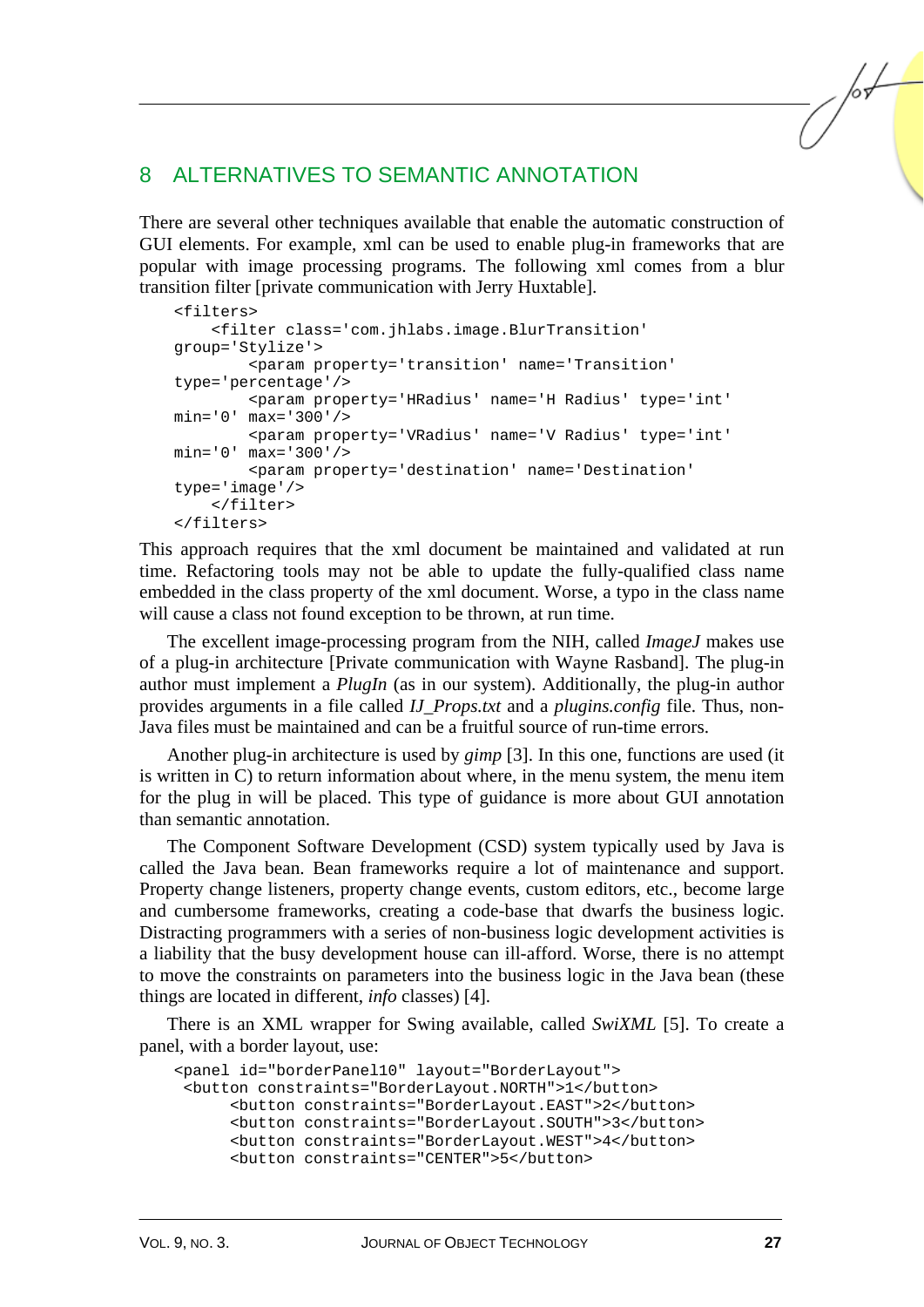#### </panel>

hч

The resultant xml looks as complex as any Java code and suffers from an inability to generate a compile-time error.

The design by contract work, as implemented in JML, is inspiring [6]. It comes closest to a semantic annotation, but makes use of JavaDoc comments. The drawback is that JavaDoc comments are ignored by the compiler, whereas annotations are not. Further, annotations are available, at run-time, and do not require semi-automatic static parsing of source code for the generation of compile-time checks. The JML project was started before the annotation extension to the Java language was available.

### 9 CONCLUSION

Using annotation for semantics enables business logic to be geographically co-located with the constraints on use, obviating the need to propagate constraint information into the GUI. Semantic annotation also enables compile-time checking, simplifies maintenance and helps to automate the construction of the GUI. Finally, the use of annotation to implement semantics gives a consistent means for establishing the use of programs, enabling the guarding of the input and thus helping to prevent incorrect usage.

Semantic annotation is GUI agnostic. The annotation can be used to create GUI's based in AWT, Swing, SWT, HTML, etc. In fact, the automation of any or all of these GUI constructions is not only possible, but also desirable, since maintenance of manually constructed GUIs is both tedious and error-prone. For example, the HTML synthesizer code will not only look different from Swing, but it may be written by a different programmer on the team than either the progenitor of the business logic or of the HTML GUI.

Semantic annotation can have a small footprint. Compilers can turn off the generation of the semantic annotation incorporation into the byte code generation, as an option. Thus, no extra space need be taken, if code space-optimization is important.

Semantic annotation reduces the amount of code that needs to be written, since extra GUI code is synthesized automatically. This facilitates the creation of visual programming languages and keeps property editors from having to propagate at a rate equal to the number of operators in the system.

Semantic annotation enables consistency in GUI construction. Consistency can have both positive and negative side effects. On the positive side, consistency enables a style rule to be implemented and followed in an automatic fashion. On the negative side, all the GUI elements tend to look alike. As more and more powerful annotations migrate toward the business logic, the temptation is to make the annotation resemble a GUI programming language written as a data structure. Once this occurs, the annotation becomes more like GUI annotation, rather than semantic annotation. The question of how GUI annotation can (or even if) it should be used as a means of enhancing GUI construction, remains open.

This algorithm is subject to US Pat. Pend. 61/304,863. For licensing queries, or special implementations, please contact the author.